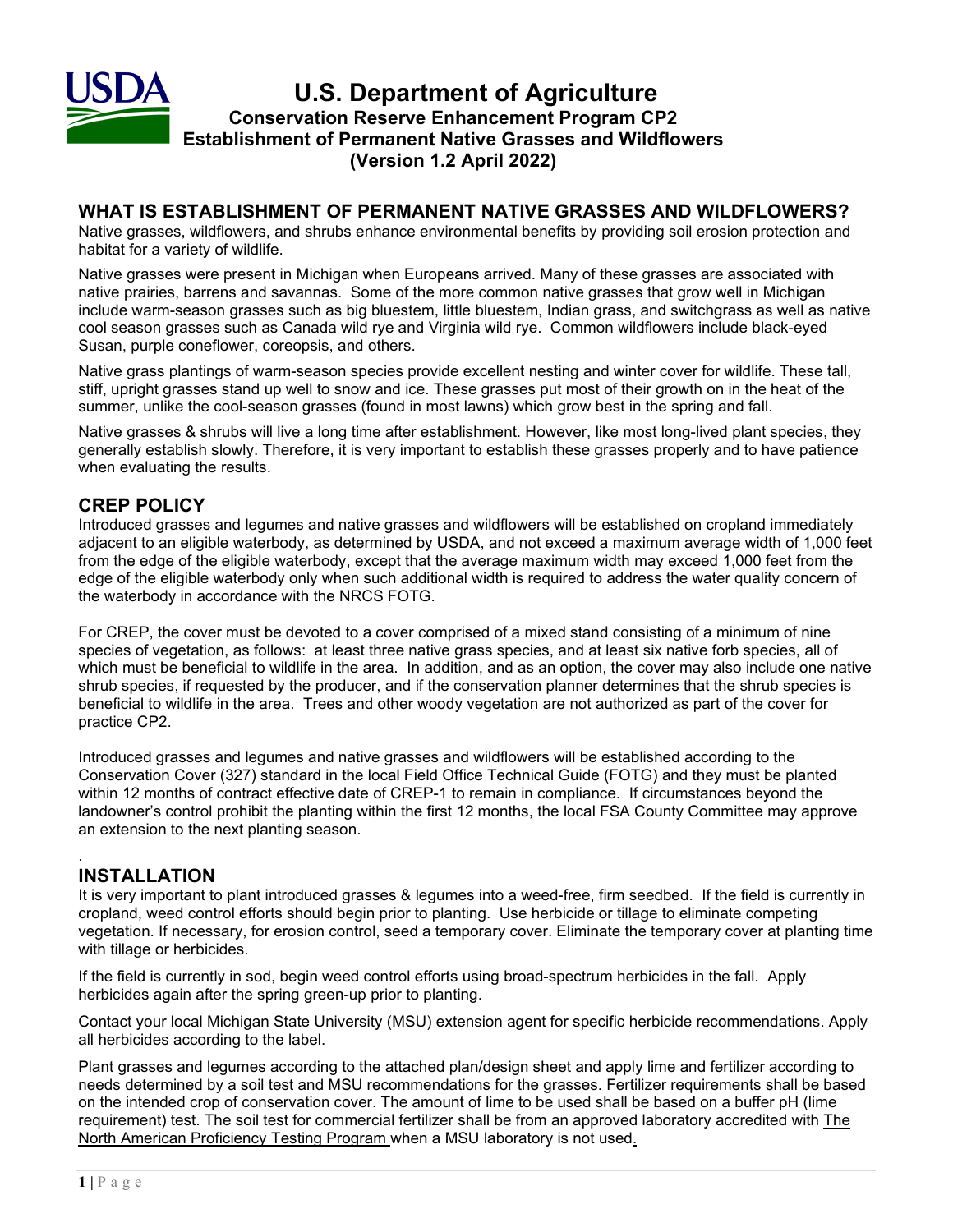If available use a specialized no-till drill that is able to handle the grass seeds. Plant the seeds no deeper than 1/8 inch.

If a no-till grass drill is not available, the seed may be broadcast or aerial seeded. In either case, the seedbed must be worked up and firmed with a cultipacker or similar equipment. A carrier such as potash may also be needed in order to spread the seed evenly. After seeding, the site must be rolled or cultipacked to ensure proper seed to soil contact. Plant the seeds no deeper than 1/8 inch.

For grasses, mow, or apply herbicides as needed to control unwanted vegetation until the practice is established. Mow when competing weeds are taller than the planted vegetation, and at a height above the planted vegetation. Native grasses will not be mowed lower than 12" to ensure plant health.

For additional information on establishment and maintenance, see NRCS – Michigan Conservation Sheets (available at [http://www.nrcs.usda.gov/t](http://www.nrcs.usda.gov/)echnical/efotg/ in Section IV).

## **OPERATION AND MAINTENANCE**

Undesirable plants, insects, and pests shall be controlled, including such maintenance as necessary to avoid detrimental effects to the surrounding land. Some of the most common pests that need controlled on CREP acreage include autumn olive, multi-flora rose, spotted knapweed, quackgrass, canada thistle, etc.

After practice establishment, maintain the planting according to your CREP conservation plan. Maintenance activities are allowed only on a spot basis and only if necessary, to maintain stand health, maintain stand diversity, or control pests that will damage the CREP cover or adjacent lands. Mowing is only authorized between Aug 1st and Aug 20<sup>th</sup> to protect ground-nesting wildlife and to allow re-growth for winter cover. Other maintenance activities (herbicides, burning, etc.) are only allowed between August 1 – May 1st (i.e. - outside of the Primary Nesting and Brood-Rearing season). If maintenance activities are needed at times other than these, the FSA County Committee must approve the maintenance activity prior to the activity occurring.

Mowing for generic weed control or for cosmetic purposes is prohibited.

## **MANAGEMENT**

CREP contracts must have management activities scheduled that are site specific and will ensure plant diversity, wildlife habitat, and protection of soil and water resources. Management activities that will benefit introduced grass and legume plantings include disking, grass-specific herbicide applications, and inter-seeding legumes. All management activities must be performed according to NRCS Standards and Specifications and CREP policy.

# **HAYING AND GRAZING**

The seeded area must not be harvested or grazed by domestic livestock for the life of contract. However, CREP contracts may be approved for limited haying or grazing as a site-specific management activity or if authorized as an emergency by the Secretary of Agriculture. Any haying and grazing activities must be included in the conservation plan and approved by the FSA County Committee prior to harvesting the forage. Haying and grazing must be performed according to NRCS Standards and Specifications and CREP policy.